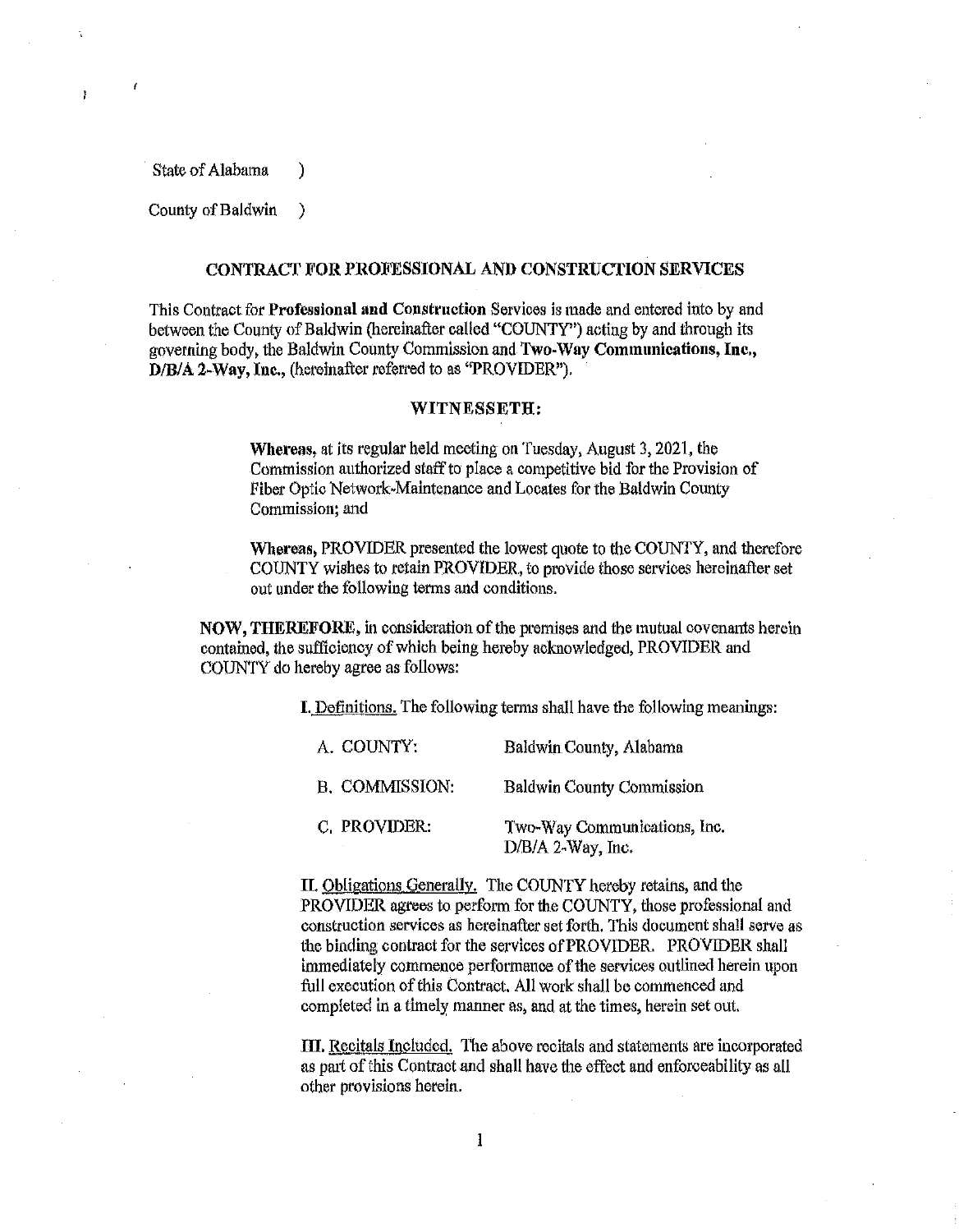IV. Professional Qualifications. For the purpose of this Contract, the PROVIDER represents and warrants to the COUNTY that it possesses the professional, technical, and administrative personnel with the specific experience and training necessary to provide the professional services required herein.

V. No Prohibited Exclusiye Franchise. The COUNTY neither perceives nor intends, by this Contract, a granting of an exclusive franchise or violation of Art. I, Section 22 of the Alabama Constitution.

VI. Representation/Warrantv of Certifications. Etc. PROVIDER represents and warrants that PROVIDER is presently certified, licensed and otherwise permitted under all necessary and applicable laws and regulations to perfonn the services herein, and that PROVIDER shall renew, maintain, and otherwise ensure that all such certifications, licenses, and pennits are current and valid, without interruption, for and through completion of the services. The representation and warranty aforesaid is a material inducement to the COUNTY in entering this Contract, and the parties agree that the breach thereof shall be deemed material at the County's option.

Vil, Legal Compliance. PROVIDER shall at all times comply with all applicable Federal, State, local and municipal laws and regulations.

Vlll. Independent Contractor. PROVIDER acknowledges that it ls an independent contractor, and PROVIDER shall at all times remain as such in performing the services under this Contract. PROVIDER is not an employee, servant, partner, or agent of the COUNTY and has no authority, whether express or implied, to contract for or bind the COUNTY in any manner. The parties agree that PROVIDER shall be solely responsible for and shall have full and unqualified control over developing and implementing its own means and methods, as it deems necessary and appropriate in providing the aforementioned services, and that the COUNTY's interests herein are expressly limited to the results of said services. PROVIDER is not entitled to unemployment insurance benefits, and PROVIDER is responsible for and obligated to pay any and all federal and state income tax on any monies paid pursuant to this Contract.

IX. No Agency Created. It is neither the express nor the implied intent of PROVIDER or COUNTY to create an agency relationship pursuant to this Contract. Therefore, the PROVIDER does not in any manner act on behalf of COUNTY and the creation of such a relationship is prohibited and void.

X. Unenforceable Provisions. If any one or more of the provisions contained herein shall, for any reason, be held to be invalid, illegal or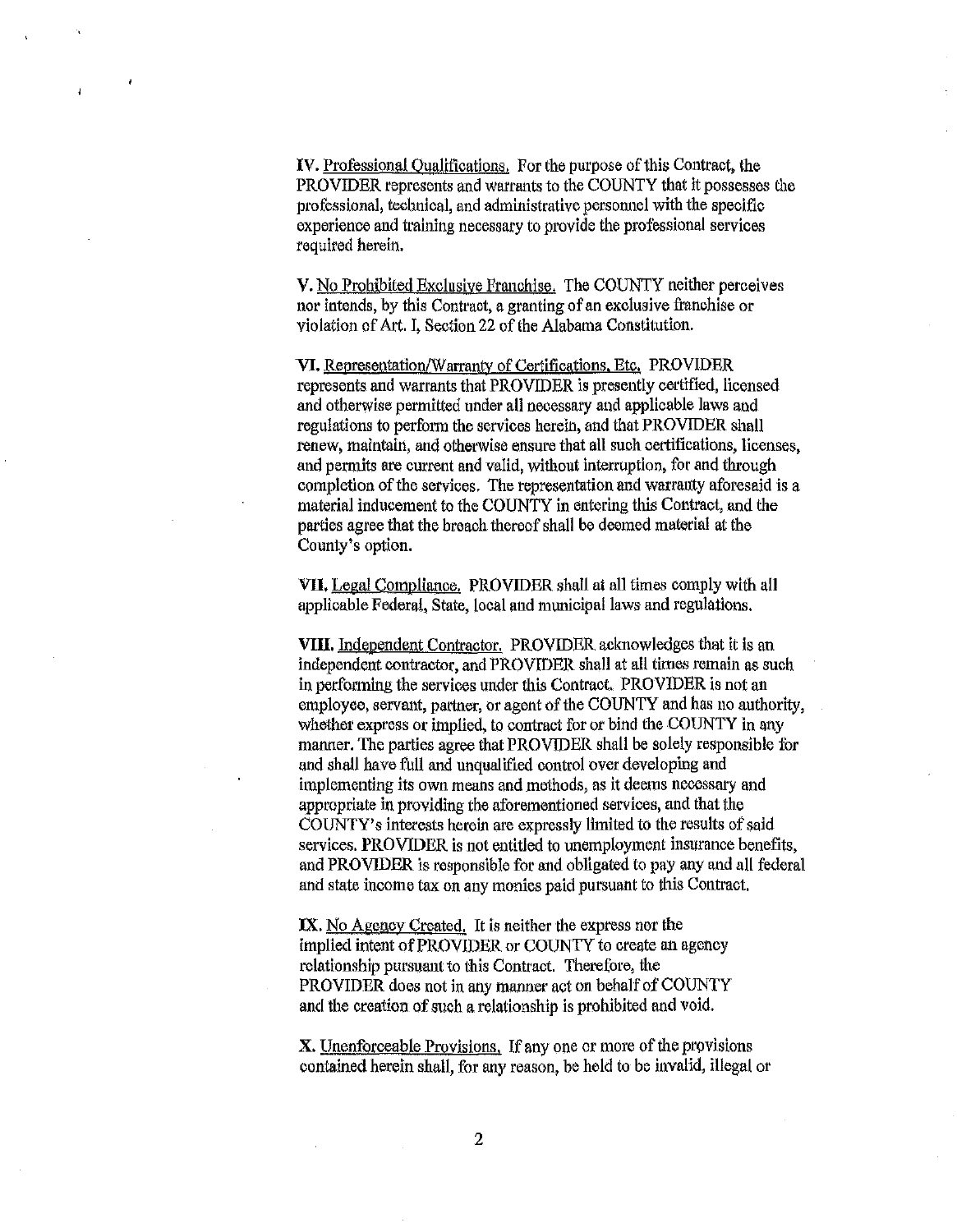unenforceable in any respect, then such provision or provisions shall be deemed severable from the remaining provisions hereof, and such invalidity, illegality or unenforceability shall not affect any other provision hereof. This Contract shall be construed as if such invalid, illegal or unenforceable provision had never been contained herein.

"

Ă

**XI.** Entire Agreement. This Contract represents the entire and integrated agreement between COUNTY and PROVIDER and supersedes all prior negotiations, representations, or agreements, either written or oral. This Contract may be amended only by written instrument signed by all parties.

XII. Failure to Strictly Enforce Performance. The failure of the COUNTY to insist upon the strict performance of any of the terms, covenants, agreements and conditions of this Contract sha11 not constitute, and shall never be asserted by PROVIDER as constituting, a default or be construed as a waiver or relinquishment of the right of the COUNTY to thereafter enforce any such term, covenant, agreement, or condition, but the same shall continue in full force and effect.

**XIII.** Assignment. This Contract or any interest herein shall not be assigned transferred or otherwise encumbered by PROVIDER without the prior written consent of the COUNTY, which may be withheld or granted in the sole discretion of the COUNTY.

XIV. Ownership of Documents/Work. The COUNTY shall be the owner of all copyright or other intellectual property rights in reports, documents and deliverables produced and paid for under this Contract, and to the extent permitted by Alabama law, any such material may be reproduced and reused at the discretion of the COUNTY without payment of further consideration. PROVIDER shall not transfer, disclose, or otherwise use such information for any purpose other than in performance of the services hereunder, without the COUNTY's prior written consent, which may be withheld or granted in the sole discretion of the COUNTY.

XV. Notice. Notice required herein shall be in writing, unless otherwise allowed, and said notice shall be deemed effective when received at the following addresses;

PROVIDER: Two-Way Communications, Inc. D/B/A 2-Way Inc. I 704 Justin Road Metairie, LA 70001-6260

3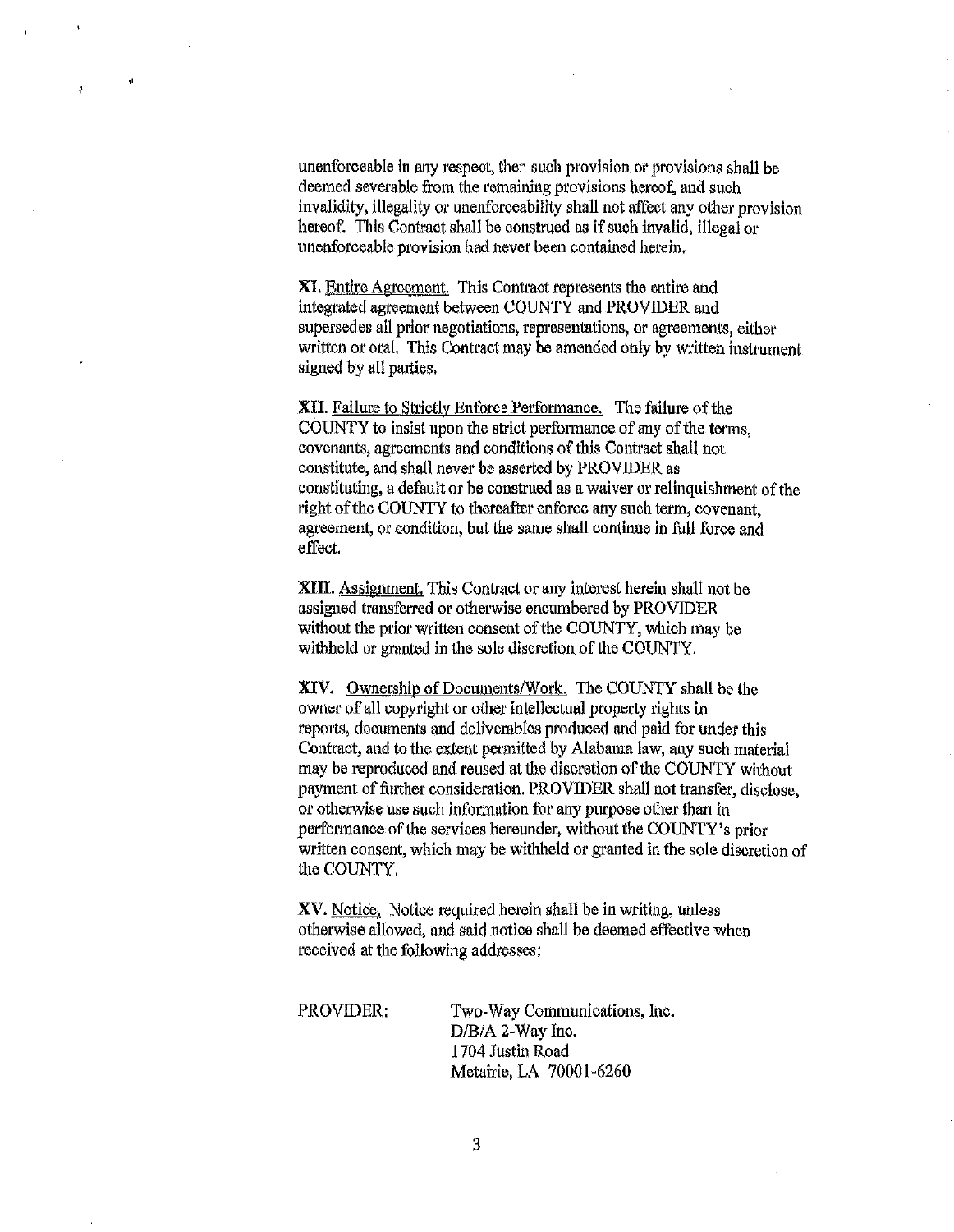COUNTY: Baldwin County Commission c/o Chairman 312 Courthouse Square Suite 12 Bay Minette, AL 36507

XVI. Services to be Rendered. PROVIDER is retained by the COUNTY as a professionally qualified contractor. The general scope of work for the services shall include all the terms and Conditions of "Competitive Bid #WG21-43", the same being expressly incorporated herein by reference, and without limitation will encompass:

"All provision and conditions and/or specifications listed/stated in Competitive Bid #WG21-43 named, Provision of Fiber Optic Network- Maintenance & Locates for the Baldwin County Commission".

> A. PROVIDER will provide ongoing communications with COUNTY regarding this service, including updates, emails etc. as requested, Additionally, PROVIDER will meet with COUNTY as needed or requested.

B. PROVIDER is responsible for the professional quality, technical accuracy, timely completion and coordination of all services furnished by or in relation to this Contract.

C. PROVIDER represents and warrants that its services shall be performed within the limits and standards provided by the COUNTY, in a manner consistent with the level of care and skill ordinarily exercised by similar providers under similar circumstances at the time the services are performed.

## XVII. General Responsibilities of the COUNTY.

- A. The COUNTY shall provide reasonable notice to PROVIDER whenever the COUNTY actually observes or otherwise actually becomes aware of any development that affects the scope or time of PROVIDER's services hereunder or any defect or nonconformance in the work of PROVIDER.
- B. The COUNTY shall pay to PROVIDER the compensation as, and subject to the terms set out below.

XVIII. Termination of Services, The COUNTY may terminate this contract, with or without cause or reason, by giving thirty (30) days written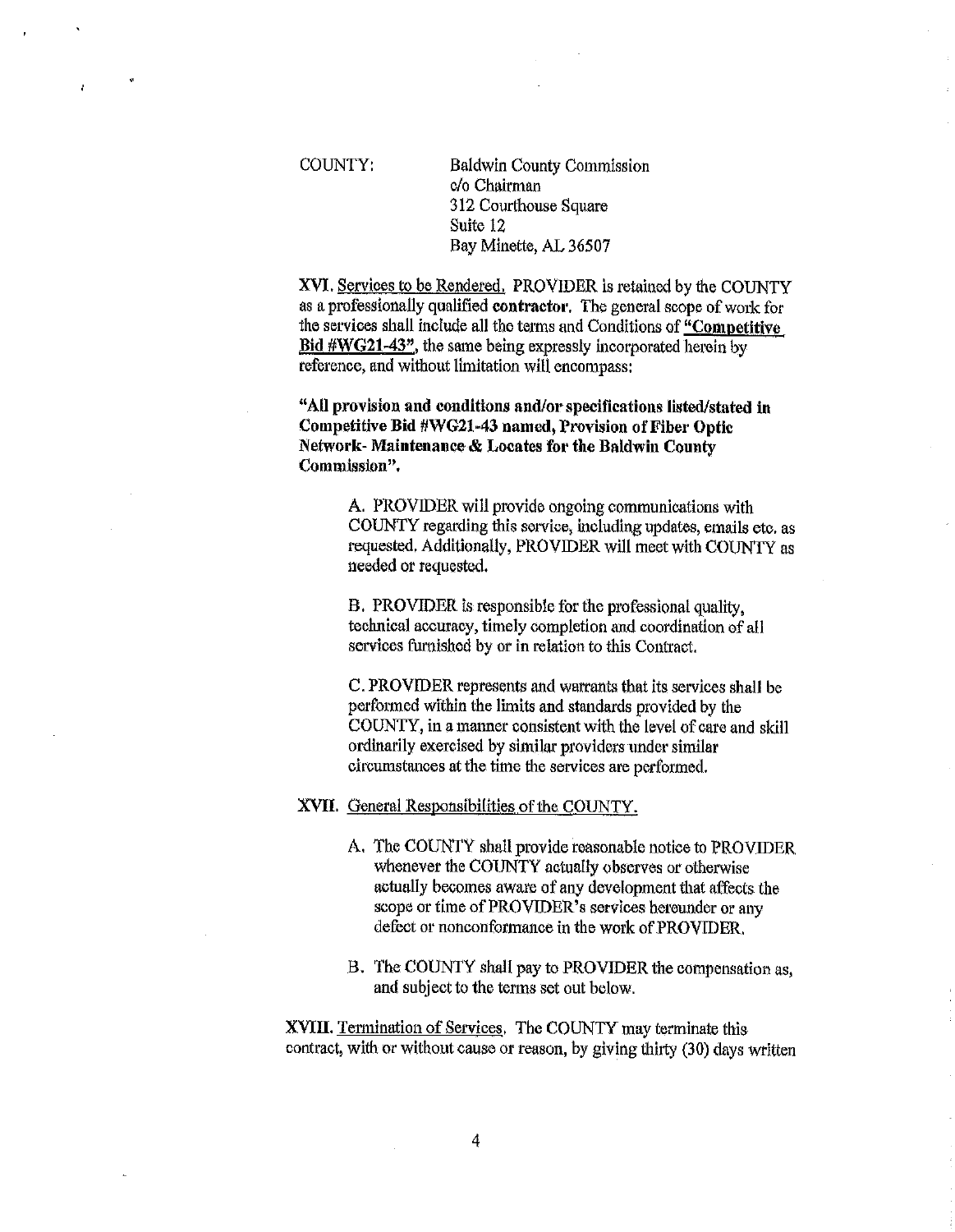notice of such to the PROVIDER. Upon receipt of such notices, PROVIDER shall discontinue its work to the extent specified in the notice.

In the event of termination, the COUNTY shall pay PROVIDER for all services satisfactorily rendered, and for any expenses deemed by COUNTY to be a reimbursable expense incurred pursuant to this Contract and prior to the date of termination.

**XIX.** Compensation Limited. The compensation to be paid to the PROVIDER shall be the full compensation for all work performed by PROVIDER under this Contract. Any and all additional expenditures or expenses of PROVIDER, not listed in full within this Contract, shall not be considered as a part of this Contract and shall not be demanded by PROVIDER or paid by COUNTY.

**XX.** Direct Expenses. Compensation to PROVIDER for work shall be paid ~6.583.33 **per month.** Said compensation shall be all inclusive, including without limitation, reimbursement of all cost, incidentals and operating expense associated with those directly engaged in performance of the requested services.

**XXI.** Method of Peyment. PROVIDER shall submit invoices to the COUNTY for payment for work performed. Such invoice shall be accompanied by a detailed account of compensation to be paid PROVIDER.

Payment shall be made by the COUNTY within thirty (30) days of the approval of the invoice submitted by the PROVIDER. The COUNTY agrees to review and approve invoices submitted for payment in a timely manner.

**XXIL** Effective and Termination Dates. This Contract shall be effective for twelve (12) months and commence immediately upon the same date as full execution, with an option to issue two (2) twelve (12) month contracts or extend the first contract until snch time that a new contract can be bid and awarded. Any additional contract or extensions will be at the same prices, terms and conditions. Any successive contract(s) must have the written approval of both the County and the Provider no later than thirty (30) days prior to the expiration of the original contract. [Nothing herein stated shall prohibit the parties from otherwise terminating this Contmct according to the provisions herein.]

**XXIII.** Force Majeure. The Parties hereto shall incur no liability to the other if performance becomes impossible or impracticable by reason of an event or effect that the parties could neither have anticipated nor controlled. This allowance shall include both an act of nature and acts of third parties. Any costs that would otherwise be incurred and/or necessitated by the provisions herein shall be alleviated for either party by such event or effect.

*5*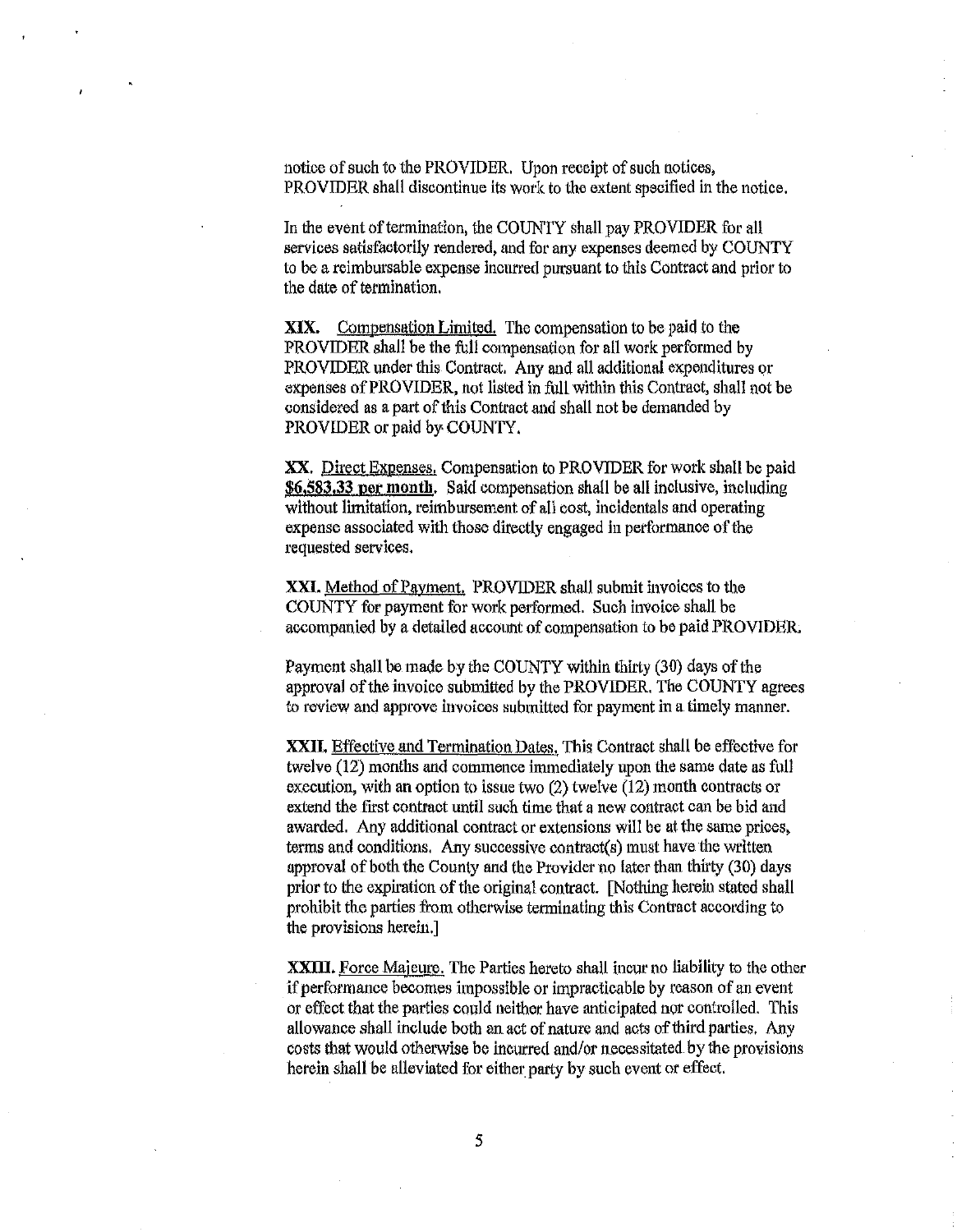**XXIV.** Indemnification. Provider shall indemnify, defend and hold County, and its Commissioners, affiliates, employees, agents, and representatives (collectively "County") harmless from and against any and all claims, demands, liabilities, damages, losses, judgments, costs, and expenses including, without limitations, attorneys' fees, and costs, for any and all personal injury (including death) and property damage of any kind or nature whatsoever, incurred by, asserted against, or imposed upon County, as a result of or in any manner related to provision of services hereunder, or any act or omission, by Provider. Contractor shall provide the COUNTY with proof of genera! liability coverage including the COUNTY as an additional insured. This indemnification shall survive the expiration or termination of this Contract.

XXV. Number of Originals. This Contract shall be executed with three (3) originals, each of which are equally valid as an original.

**XXVI:** Goveming Law: This Contract in all respects, including without limitation its formation, validity, construction, enforceability and available remedies, shall be governed by the laws of the State of Alabama, without regard to Alabama conflict of law principles.

XXVII: *Insurance:* Prior to performing services pursuant to this Contract, Provider shall carry, with insurers satisfactory to County, throughout the term of hereof, Auto Liability Insurance, including owned, hired and non-owned vehicles, with limits of not less than \$1,000,000, combined single limit, for both bodily injury liability and property damage liability each. occurrence; Commercial General Liability Insurance, including all contractual liability hereunder, with limits not less than \$1,000,000, combined single limit, for both bodily injury liability and property damage liability each occurrence; and Worker's Compensation fnsurance, meeting the statutory limits of the State of Alabama and Employer's Liability Insurance fully covering all employees and supervisors participating in the work at the subject property site. All liability insurance shall name the County as an additional insured. Prior to commencing operations hereunder, a Certificate of Insurance evidencing such coverage, satisfactory to County, shall be furnished to County, which shall specifically state that such insurance shall provide for at least ten (10) days' notice to County in the event of cancellation, termination or any change in such insurance policies. The workers compensation certificate shall bear an endorsement clearly evidencing a waiver of the right of subrogation against County and County Representatives. Should Provider fail to furnish current evidence upon demand of any insurance required hereunder, or in the event of cancellation, termination or change in any such insurance, County may, at its option, suspend this Contract until insurance is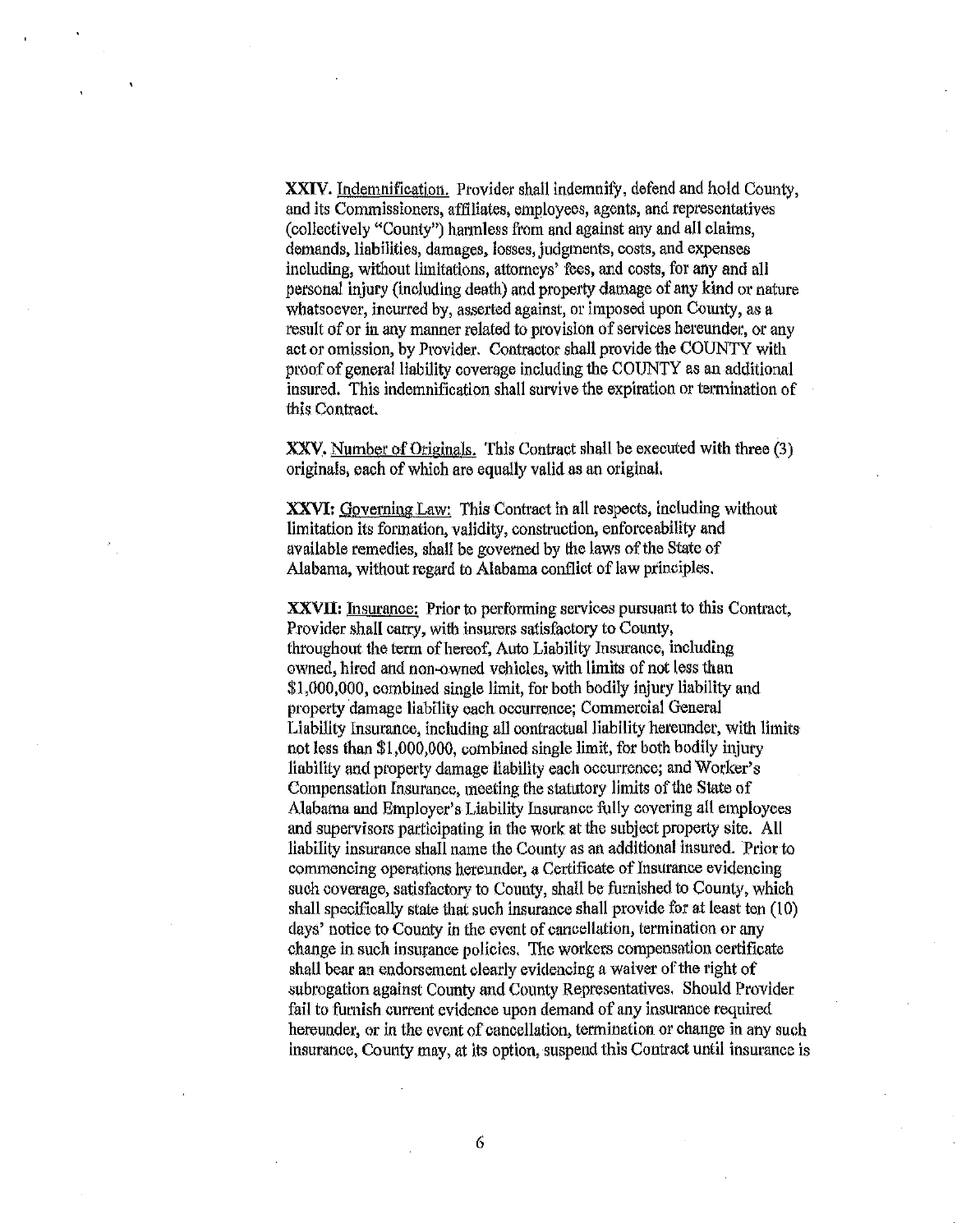obtained, terminate this Contract immediately without further action, or hold Provider in material default and pursue any and all remedies available.

**XXVIII:** Surety: As a material inducement for the County to enter this Agreement, any and all bond and/or surety guarantees required by the County in reference to the Project shall be in a form acceptable to the County and shall, without limitation, meet the following requirements:

(a) Acceptance of Suretv. The bond and/or surety document must be reviewed by, and be acceptable to, County staff and approved by the County Commission. In the event that such document is not in an acceptable form at any time prior to or during the effectiveness of this Contract, the services and/or work described in this Contract shall either not commence or immediately cease, depending on the situation. Any project delay that is attributable to the County's acceptance, or non-acceptance, of the bond and/or surety document form shall in no way be consider as a delay caused by the County, and the Contractor and/or Provider waives all rights to claim that any such delay was the fault of the County.

(b) Value of Surety. The bond and/or surety guarantee shall be of an amount equal to or greater than 100 percent of the total cost identified in the bid response.

(c) Term of Surety. Any bond and/or surety guarantees required by the County must be valid at all times during the life of this Contract. Notwithstanding anything written or implied herein to the contrary, in no event shall the bond and/or surety docwnent lapse, terminate, expire, or otherwise become invalid prior to the County, or the County's authorized agent, providing a written Notice to the Provider/Contractor that the Project is in fact completed in all respects. Said Notice from the County or its authorized agent shall not he provided until the County, in its sole discretion, is satisfied that the Project is complete in all respects.

(d) Scope of the Surety. The terms and provisions of any bond and/or surety guarantee provided as part of this Project shall in all respects, without limitation, be consistent and in agreement with, the provisions of this Contract. In the event that the bond and/or surety guarantee is in conflict with this Contract, this Contract shall govern. Neither this section nor this provision limits the duties of the Provider/Contractor to satisfy all of the requirements in this Contract.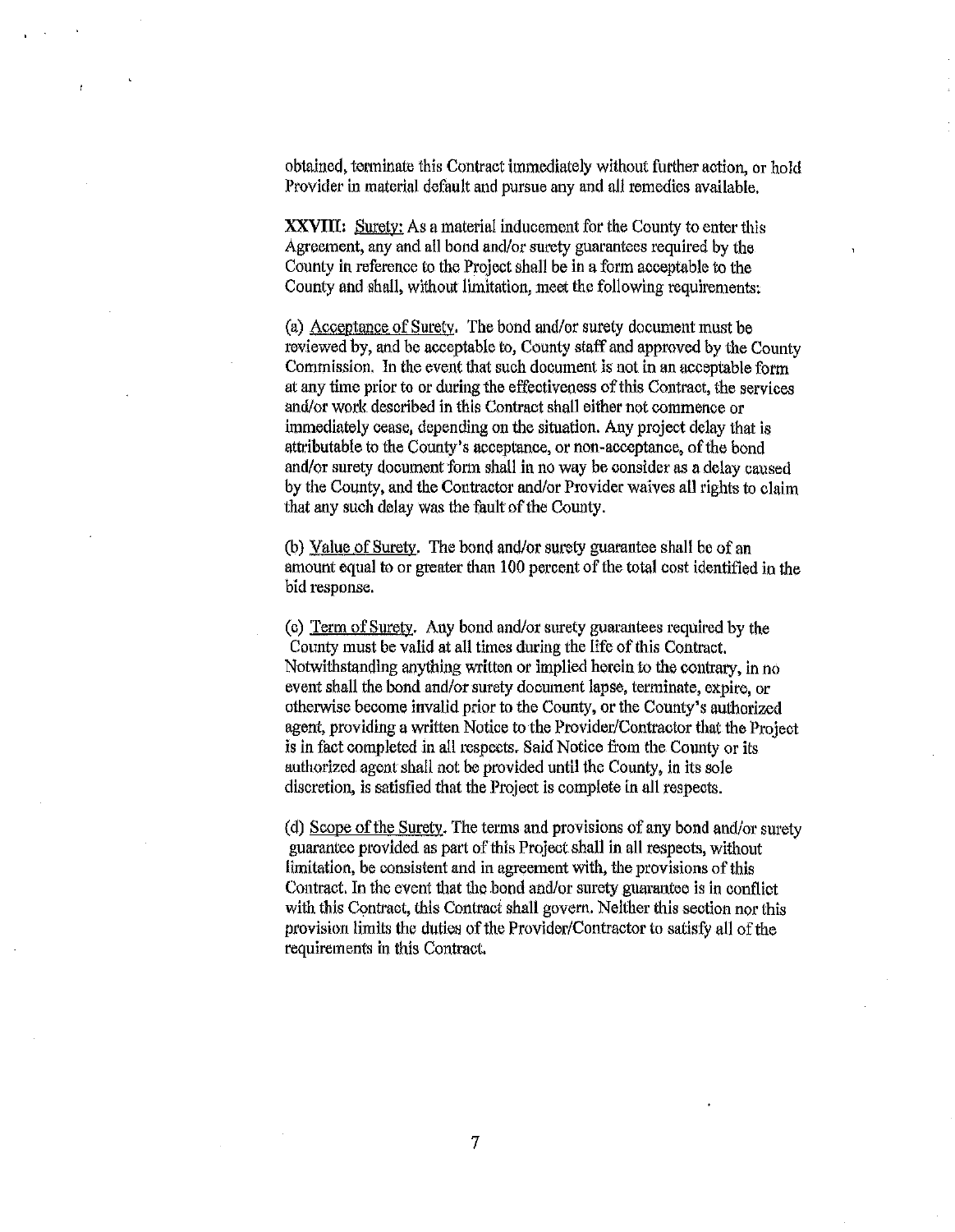IN WITNESS WHEREOF, the parties hereto have executed this contract on the last day of execution by the COUNTY as written below.

COU AVIS, III, Chairman

 $\mathcal{E}$ 

ATTEST: **WAYNE DYESS** 

County Administrator

State of Alabama

County of Baldwin

I. a Notary Public in and for said County, in said State, hereby certify that, Joe Davis, III, whose name as Chairman of Baldwin County Commission, and Wayne Dyess, whose name as County Administrator, are known to me, acknowledged before me on this day that, being informed of the contents of the Contract for Professional and Construction Services, they, as such officers and with full authority, executed same knowingly and with full authority to do so on behalf of said Commission.

GIVEN under my hand and seal on this the 5th day of  $2021.$ 

**Notary Public** My Commission Expires: December 28, 2024



SIGNATURE PAGE AND NOTARY PAGE TO FOLLOW